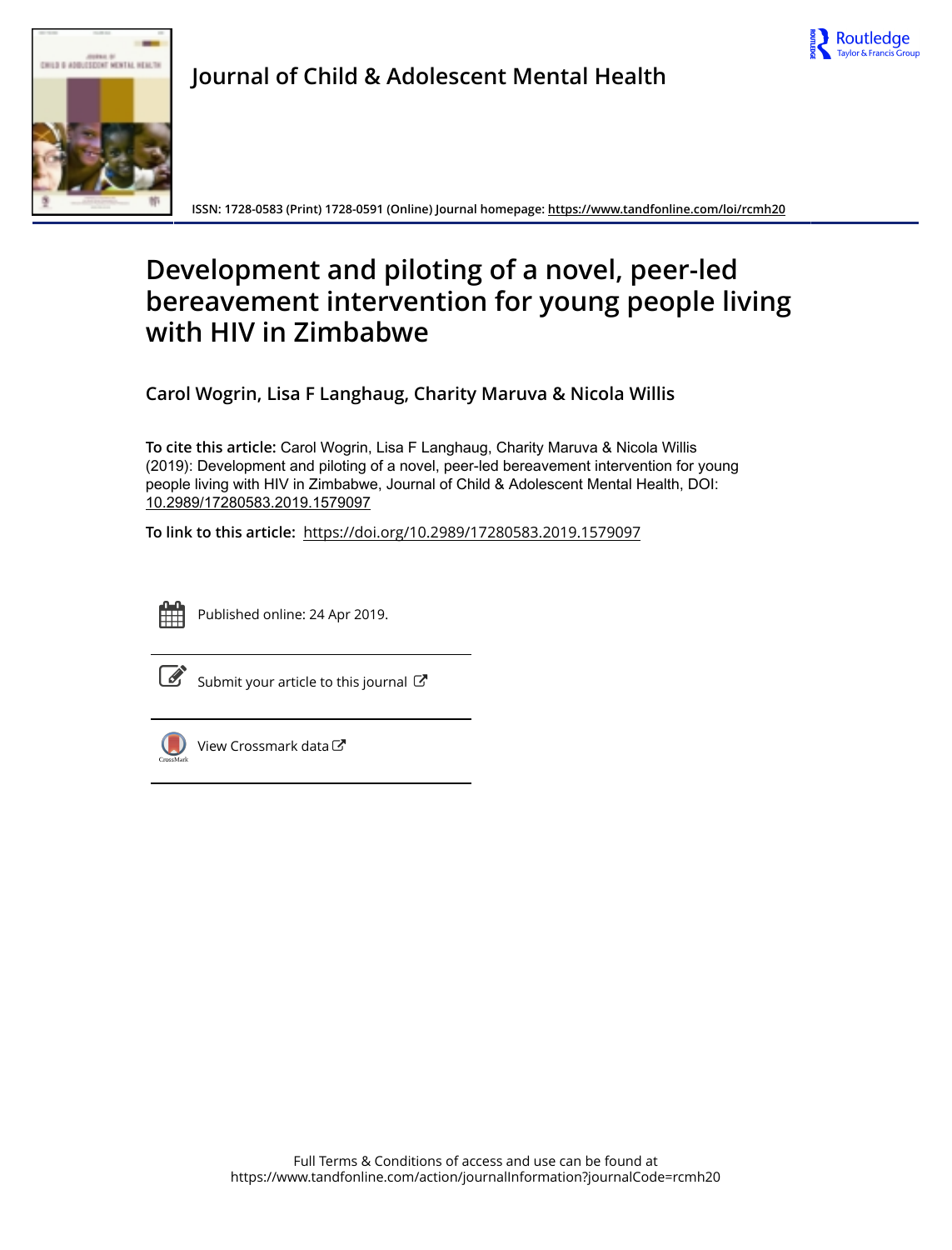This is the final version of the article that is published ahead of the print and online issue

# **Development and piloting of a novel, peer-led bereavement intervention for young people living with HIV in Zimbabwe**

**Carol Wogrin**1\*†**, Lisa F Langhaug**2† **[,](https://orcid.org/0000-0002-9131-8158) Charity Maruva**<sup>1</sup> **and Nicola Willis**<sup>1</sup>

*1Africaid, Harare, Zimbabwe*

*2Regional Psychosocial Support Initiative, Harare, Zimbabwe and Johannesburg, South Africa \*Corresponding author email: cwogrin@gmail.com*

†*These authors contributed equally to this article*

*Background:* **Research emphasizes lasting psychological implications when young people are not adequately supported following close family deaths. In sub-Saharan Africa, adolescents living with HIV (ALHIV) experience multiple personal deaths along with other serious losses. ALHIV highlight that not processing their grief negatively impacts their daily lives including their ART adherence. This article describes the development and piloting of a bereavement intervention for ALHIV in Zimbabwe.**

*Methods:* **Formative research with 10 ALHIV peer counsellors (18–21 years) supported intervention development. After training, these peer counsellors facilitated a six-session bereavement intervention in 10 existing community-based ALHIV support groups. Qualitative data was collected from facilitators, ALHIV intervention participants, and their caregivers.**

*Results:* **Key themes: i) limited experience recognizing their losses; ii) lacking control over poorly understood feelings; iii) recurrent feelings of isolation, hopelessness, depression, fear, and guilt; iv) reticence to share, believing their feelings were unusual; v) shame surrounding connections felt towards their deceased. Following intervention implementation, members reported relief in learning of shared experiences, the ability to link their feelings with specific experiences and employ constructive coping strategies to address them, leading to greater emotional control.**

*Conclusion:* **Implementing high-quality grief interventions is critical when responding to the complex realities of ALHIV in sub-Saharan Africa.**

# **Introduction**

Adolescents living with HIV (ALHIV) face a myriad of challenges, ranging from physical effects of the virus, to the psychological and social implications of living with a chronic, stigmatized, health condition. In sub-Saharan Africa, this is compounded with orphaning and other losses. Increasing evidence of poor clinical and mental health outcomes in this population indicates an urgent need to further explore nonbiological factors that contribute to poor outcomes (Makadzange et al., 2015; Mokdad et al., 2016; UNAIDS 2016; UNICEF, 2016; UNICEF, 2013).

Globally, bereavement literature has broadly established that a significant number of children who experience parental death demonstrate lower self-esteem and higher rates of psychological problems than their non-bereaved counterparts (Thurman, Luckett, Nice, Spyrelis, & Taylor, 2017; Cluver, Orkin, Gardner, & Boyes, 2012; Collishaw, Gardner, Aber, & Cluver, 2016; Dowdney, 2000; Haine, Ayers, Sandler, Wolchick, & Weyer, 2003; Kaplow, Saunders, Angold, & Costello, 2010; Worden & Silverman, 1996). Bereaved adolescents living with HIV show a greater incidence of mental health problems compared with other bereaved children (Collishaw et al., 2016). A variety of factors contribute to this increased psychosocial stress experienced by ALHIV (Mavhu et al., 2013; Cluver, Gardner, & Operario*,* 2007).

While many bereaved adolescents improve over time, those who experience subsequent stressors such as financial burdens, disruption of routines, household mobility, family separation (especially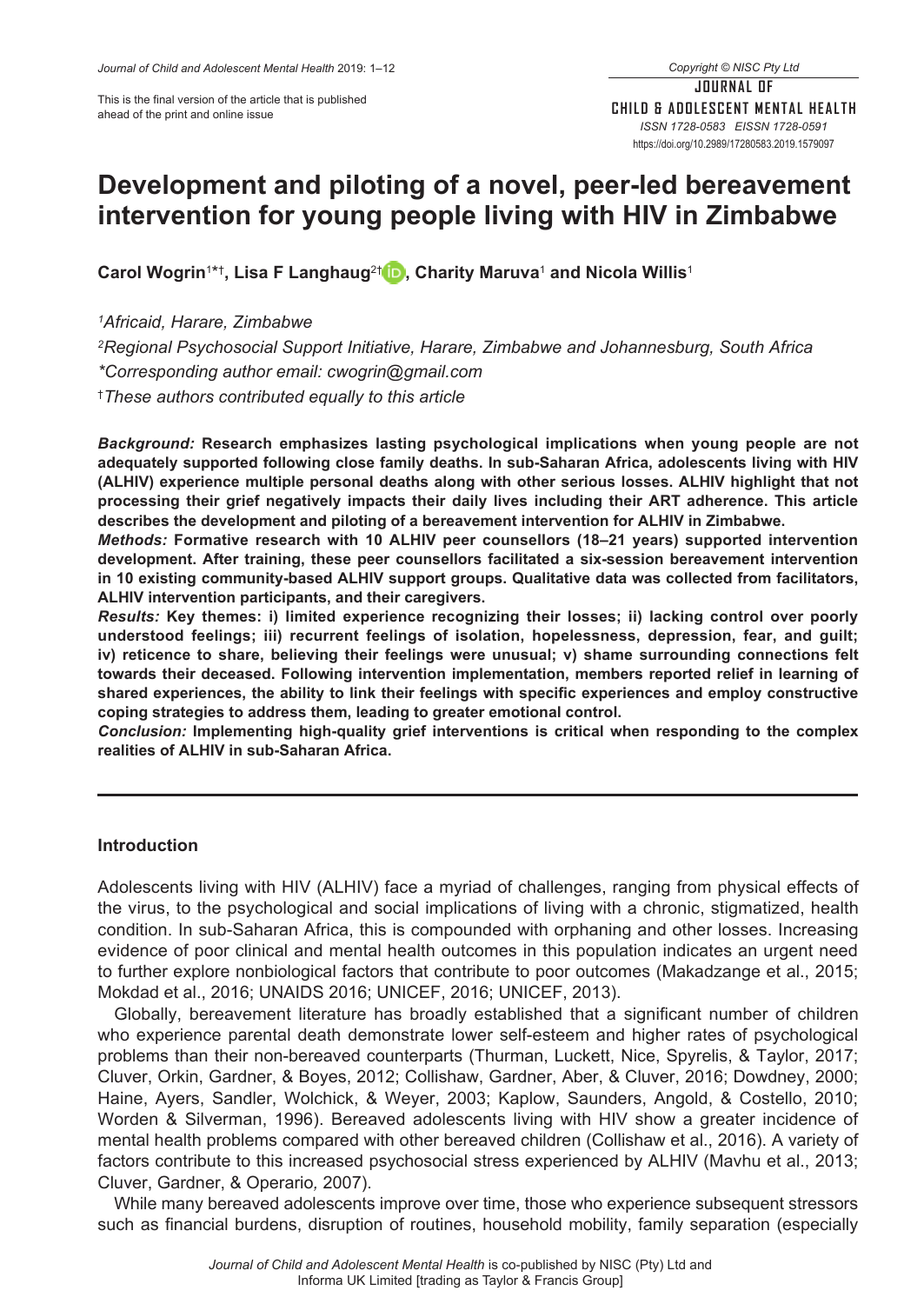siblings), and lower educational attainment, are found to be at highest risk of developing long term difficulties (Thompson, Kaslow, Price, Williams, & Kingree, 1998). These risk factors pervade the lives of many children and adolescents living with HIV in sub-Saharan Africa today (Mavhu et al., 2013; Cluver et al., 2007).

Bereavement programmes have widely rested on basic constructs reflected in Worden's theory of the Tasks of Grief (Worden & Silverman, 1996). These constructs include recognizing the reality of the death, working through feelings associated with grief, adjusting to a life where the deceased is now absent, and developing an ongoing, but transformed, relationship to the deceased. While their overall conceptual framework is strong and widely used in the West, when applied to adolescents in sub-Saharan Africa, it lacks context, specifically the pervasiveness of multiple losses, and lack of a clear 'before-and-after,' — that life was one way before the death and another way after it. Instead, their life is constantly re-shaped by sequential losses, and a time before significant losses began may not be remembered. For many young people born with HIV, losses begin very early in their life, and continue to accumulate throughout their childhood and adolescence (Mavhu et al., 2013, Willis, Mavhu, Wogrin, Mutsinze, & Kagee, 2018).

Considering the pervasiveness of grief caused by multiple losses and the gravity of these losses in the lives of ALHIV in sub-Saharan Africa, urgent contextual bereavement interventions are needed for this vulnerable population. This paper describes the development of a locally adapted, theoretically based bereavement intervention for ALHIV and their caregivers in Zimbabwe (Table 1). It examines its acceptability and feasibility when integrated within an existing cadre of peer counsellors known as Community Adolescent Treatment Supporters (CATS) living with HIV1 (www.africaid-zvandiri.org) (Figure 1).

| Objectives of the project                                                                              | Methods                                                                                                |
|--------------------------------------------------------------------------------------------------------|--------------------------------------------------------------------------------------------------------|
| Work with 10 orphaned, HIV positive adolescent peer                                                    | 8 sessions held biweekly to explore their loss                                                         |
| counsellors to develop a bereavement intervention                                                      | experiences, their coping mechanisms (positive and                                                     |
| that addresses multiple losses that impact their lives.                                                | negative), and to develop additional coping skills.                                                    |
|                                                                                                        | Feedback from adolescent peer counsellors ensured<br>take home crafts, written materials were limited. |
| Train HIV positive adolescents as peer grief                                                           | Held a four-day training to train the peer counsellors                                                 |
| counsellors (PGCs), enabling them to provide                                                           | to deliver 6 bereavement support sessions (developed                                                   |
| bereavement support in their community-based HIV<br>support groups and adherence counselling sessions. | from the 8 sessions above) in the monthly HIV support<br>groups they facilitate.                       |
|                                                                                                        | Trainings were led by the bereavement consultant and                                                   |
|                                                                                                        | an Africaid counselor. Two-way translation throughout                                                  |
|                                                                                                        | the training ensured that all materials would be                                                       |
|                                                                                                        | delivered consistently in the vernacular (Shona)                                                       |
|                                                                                                        | across all support groups.                                                                             |
| Pilot the bereavement support intervention in 10<br>community-based HIV support groups, led by the     | Each of the 10 trained peer grief counsellors<br>facilitated the 6-session bereavement intervention in |
| trained peer grief counsellors.                                                                        | their community-based HIV support groups.                                                              |
| Support the peer grief counsellors in integrating the                                                  | Provided supervision throughout the project as the                                                     |
| attention to loss and grief into the ongoing adherence                                                 | peer grief counsellors implemented the sessions, with                                                  |
| counselling they provide to other HIV positive young                                                   | discussion on responses of group members, their own                                                    |
| people                                                                                                 | experiences facilitating, and the implications for their                                               |
|                                                                                                        | ongoing adherence counselling.                                                                         |
| Assess the feasibility and acceptability of the                                                        | Qualitative data from peer grief counsellors,                                                          |
| bereavement intervention                                                                               | HIV-positive support group members, and their                                                          |
|                                                                                                        | caregivers was used to refine the intervention, and<br>assess its acceptability and feasibility.       |
|                                                                                                        |                                                                                                        |

#### **Table 1:** Study objectives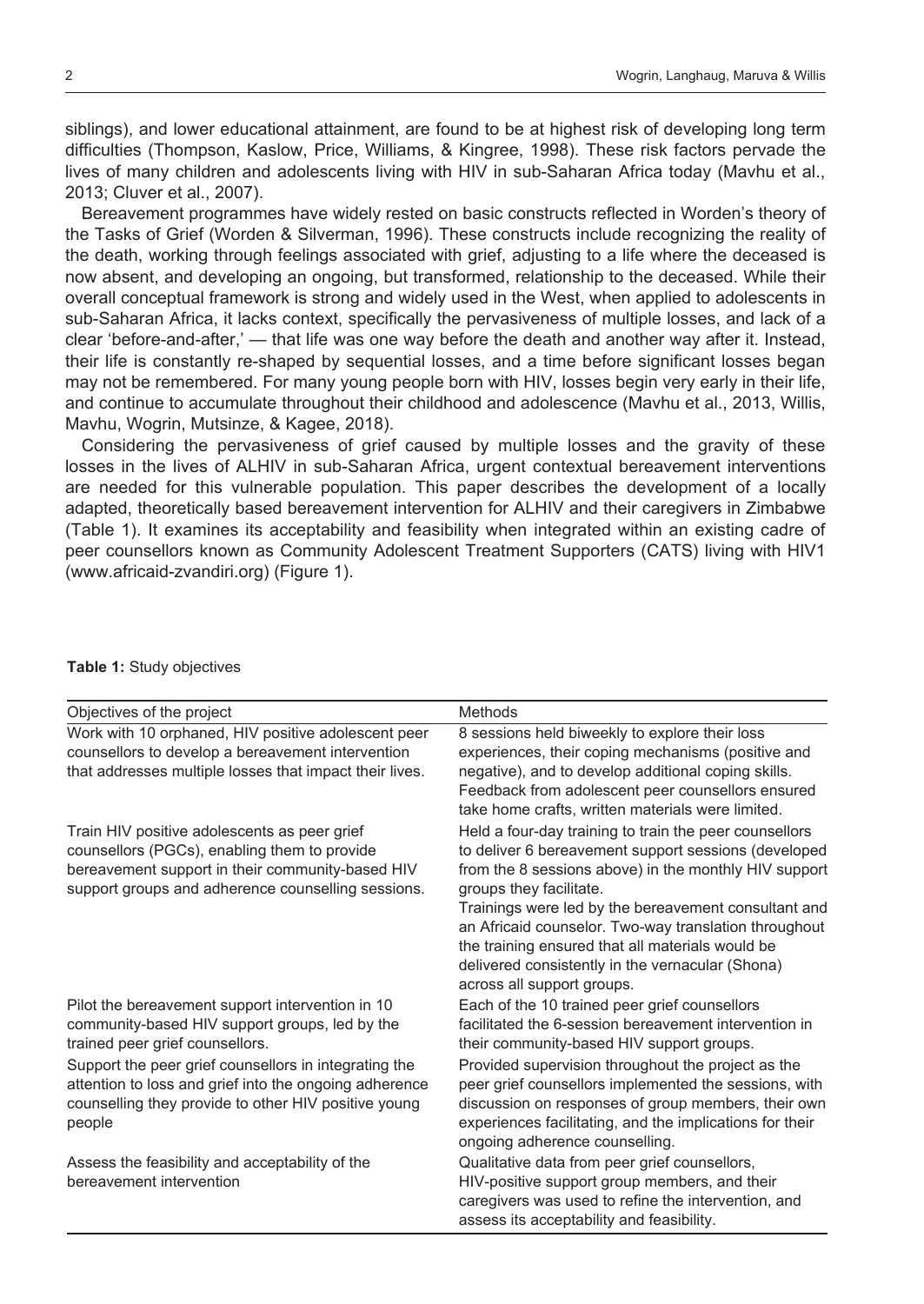

**Figure 1:** Flow chart describing intervention development and implementation

#### **Methods**

#### *Intervention development*

Ten orphaned and experienced peer counsellors<sup>1</sup> aged 18–21 years volunteered to work with a bereavement consultant (CW) to develop the bereavement intervention (males =  $4$ ; females =  $6$ ). All had contracted HIV perinatally and experienced multiple losses including deaths of significant others and non-death losses, such as separation from siblings, household disruption, and missed schooling.

Worden's conceptual framework was adapted following observations recorded during eight sessions and follow-up discussions with peer counsellors (Table 2). A six-session bereavement intervention was developed for ALHIV; this was supported by a one-session intervention for their caregivers, designed to run concurrently with the final session for ALHIV (Table 3).

| Table 2: Conceptual additions and adaptions to Worden's conceptual model |  |  |  |  |  |
|--------------------------------------------------------------------------|--|--|--|--|--|
|--------------------------------------------------------------------------|--|--|--|--|--|

| Kept from Worden's conceptual | An overview of grief.                                                  |
|-------------------------------|------------------------------------------------------------------------|
| model Tasks of Grief          | Describing personal losses.                                            |
|                               | Identifying feelings and cognitions related to grief.                  |
|                               | Practicing coping strategies.                                          |
| Contextual additions and      | Re-establishing and/or reinforcing relational bonds with the deceased. |
| adaptations                   | Identifying personal emotions.                                         |
|                               | Connecting feelings to behavioural responses and coping strategies.    |
|                               | Reality of multiple losses woven throughout.                           |
|                               | Crafts and written materials were limited.                             |
| Contextual adaptations        | As many live in ongoing difficult circumstances, coping strategies     |
|                               | emphasized what can and cannot be changed, and provided techniques to  |
|                               | cope with challenges outside their control.                            |

#### **Table 3:** Summary of intervention sessions

| Topics                                                          | Activities                                                                                                                                                                                                                                                                                            |           |       |
|-----------------------------------------------------------------|-------------------------------------------------------------------------------------------------------------------------------------------------------------------------------------------------------------------------------------------------------------------------------------------------------|-----------|-------|
| Session 1: Setting the<br>stage, defining grief                 | Movement activity acknowledging shared loss experiences; The Jungle<br>Journey: Grieving and Remembering Eleanor the Elephant. <sup>2</sup><br>Participants started by listing general feelings experienced by others when<br>coping with loss, and then focused on what they personally experienced. | ဝွ<br>and | Guide |
| Session 2: Personal stories<br>Session 3: Exploring<br>feelings | Personal loss timelines; completed individually then shared with the group.<br>Activities first focused on feelings common to grief, then used a body<br>mapping activity to move into personal feelings.                                                                                             | న         | Б     |
| Session 4: Feelings and<br>coping strategies                    | Feelings charades; guided visualization on somatic response to feelings;<br>overview of coping strategies generated by participants.                                                                                                                                                                  |           | ᇹ     |
| Session 5: Coping<br>strategies                                 | Satchel of loss visualisation focused on coping and connections with the<br>deceased; safe place guided imagery.                                                                                                                                                                                      |           | atch  |
| and closing                                                     | Session 6: Commemoration Satchel of loss and continuing bonds; Who I am today: "My Life" CD<br>covers.                                                                                                                                                                                                | Б         |       |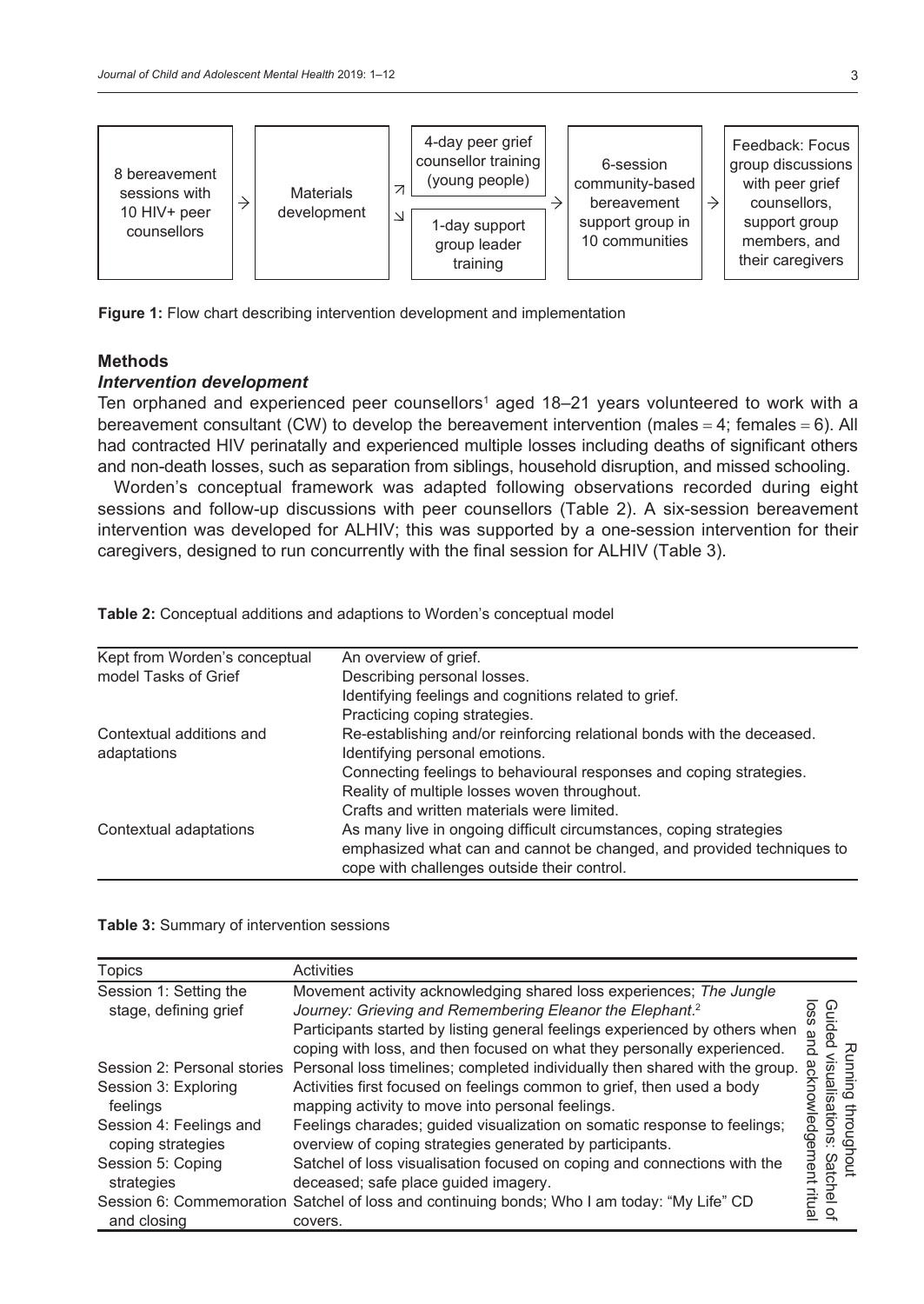#### *Training the facilitators*

Following intervention development, a structured training tool was created. The 10 peer counsellors who helped develop the intervention were trained as peer grief counsellors (PGCs). Training comprised four sessions, each lasting 5 hours. Support group leaders who work with caregivers of ALHIV from the support groups were trained in one day. Importantly, **both** trainings engaged facilitators in their *own* grief *before* building their understanding of grief processes in children, and fostering their competence to facilitate specific grief-support activities and discussions in their community support groups.

#### *Piloting the intervention*

The 10 trained peer grief counsellors (PGCs) facilitated the 6-session bereavement intervention within their existing community-based HIV support groups for adolescents. Support group leaders delivered their one session to caregivers of adolescents attending the HIV support groups during a regularly scheduled quarterly support group meeting for them.

Activities included in the six-session intervention addressed topics sequentially (Table 3). The intervention began with an overview of grief. Participants then shared their own stories of loss, followed by activities to deepen their understanding of their own feelings and reactions. Coping strategies were described and then practiced. These sessions were incorporated into the regular monthly support group meetings; no one attending refused to participate.

In supervision feedback sessions, content delivery and group process were addressed. For example, one PGC had a support group member die just prior to the fourth session, which launched a discussion on how to handle deaths among support group members, a salient topic for PGCs, all of whom had experienced group member deaths.

Group size varied (9–58), reflecting different community characteristics. All groups comprised both genders, with the majority of participants aged between 10–22 years. A total of 330 adolescents participated in the bereavement sessions. Most participants missed 1 or more of the 6 sessions, with 16% attending all sessions, and 20% attending 5 sessions. This variation is reflective of general monthly variation in HIV support groups.<sup>3</sup> At the start of each session, PGCs engaged group members to summarize earlier topics for anyone not present during previous sessions.

#### **Assessing the feasibility and acceptability of the bereavement intervention**

Initially, detailed feedback from the peer counsellors and participant observation during session delivery was used to refine the intervention. Following delivery of the 6 bereavement sessions, five focus group discussions (FGDs; *n* = 27) were conducted by an independent qualitative researcher to obtain feedback from adolescents  $(n=4)$  and PGCs  $(n=1)$ . Support group attendance lists were used to generate a random sample to invite to the FGDs. Two FGDs included adolescents who had attended all six bereavement support group sessions. Participants in the other two FGDs had attended at least the first three sessions. Discussions lasted between 30 and 45 minutes and participants were reimbursed for their transport (US\$4 return each). Prior to the onset of the FGDs, the purpose of the discussion — to obtain their impressions of the sessions — was described to the adolescents. The voluntary nature of the discussion was explained to them; if they decided not to participate, their transport costs were still reimbursed. Moreover, the facilitator emphasized the confidential nature of the discussions, where no names were recorded; instead each participant was assigned a number. None of the adolescents invited to the discussions declined to participate. Support group leaders shared feedback they gathered from caregivers who attended their bereavement support session. The Medical Research Council of Zimbabwe reviewed this study and granted it an exemption (MRCZ/E/239).

#### *Data analysis*

FGD data was translated into English from the vernacular. All data was then analysed thematically. Data saturation was reached during the four discussions.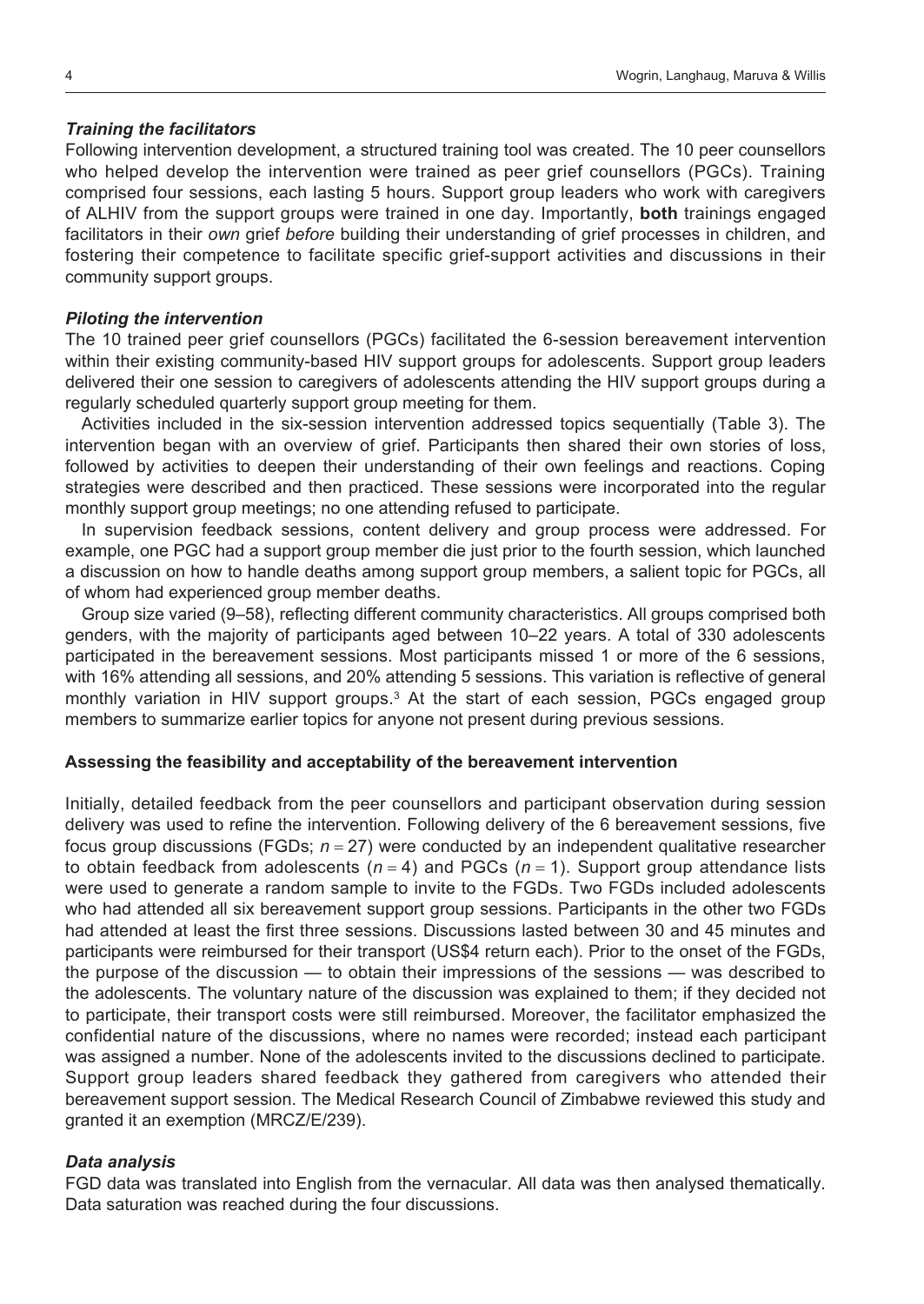## **Results**

All respondents (PGCs, adolescents, and caregivers) confirmed it was their first time to be involved in sessions specifically targeting their grief. Five main themes emerged concerning their grief experiences.

#### *Limited experience in focusing on their losses and related feelings*

Despite being a group of highly trained adolescent peer counsellors, well versed in discussing numerous aspects of their experiences of living with HIV, none could readily describe the experiences surrounding their losses. This changed following intervention exposure. One male counsellor stated, "*At first I thought this [the bereavement sessions] was nothing. But as we got into the sessions I started gaining a part of myself back"* (M3).

Participants responded enthusiastically to activities that directly identified and engaged their feelings, especially those related to loss. A guided imagery activity that used the metaphor of a backpack to help participants "unpack" and sort through their reactions to their many losses was particularly popular (Table 4: 1a). One male counsellor described his experience, *"I like thinking about all the different aspects of my experience, … the different pockets, what's in them"* (M1). Others concurred (see Table 4: 1a).

**Table 4:** Qualitative data from peer grief counsellors, adult facilitators, intervention participants, and caregivers

| Ref. | Quotation                                                                                                                                                                                                                                                                                                                                                                                                                             |
|------|---------------------------------------------------------------------------------------------------------------------------------------------------------------------------------------------------------------------------------------------------------------------------------------------------------------------------------------------------------------------------------------------------------------------------------------|
|      | Limited experience in focusing on personal loss and related feelings                                                                                                                                                                                                                                                                                                                                                                  |
| 1a   | Another peer counsellor explained how using the backpack guided imagery and its related ritual helped him<br>take stock of his past and current situation. He shared that he had always blamed his parents for passing<br>on the virus to him and had never had a chance to grieve. The quided imagery enabled him to engage more<br>fully in his experience of his parents and, by his report, provided a sense of relief (PGC, M3). |
|      | Wide range of emotions identified                                                                                                                                                                                                                                                                                                                                                                                                     |
| 2a   | And yet another recounted her mother warning her when she wasn't cooperating that she'd "be sorry<br>someday." Many years later she still feels regret (PGC, F5).                                                                                                                                                                                                                                                                     |
| 2b   | Others expressed their guilt and regret more simply, "I wish I'd told her I love her" (M2), or "I wish I had<br>said goodbye" (PGC,F6).                                                                                                                                                                                                                                                                                               |

- 2c *I'd see other kids and their parents…. I felt like I'm just alone. It made me feel jealous and angry. And to*  be honest, it made me feel like just going, killing myself. All the suicidal thoughts, they were overloading in my mind. I felt like doing things [other] kids wouldn't do (PGC,F2).
- 2d One support group leader explained, "*Facilitating these sessions has also helped me overcome my own fears*", and another stated, "*The module has helped me start to talk with my own family about loss and moving on; we have been struggling after losing a loved one*" (SGL, F2).

Relief in learning of shared experiences

- 3a Increased awareness of their commonalities altered how they reached out and interacted with others: *"It really helped me a lot … I didn't want to share … especially with my friends"* (FGD2, F2). Another support group member explained, *"I was embarrassed to talk about death… The grief sessions allowed me to talk about grief and loss; I can become open; it built my confidence"* (FGD1, M3).
- 3b Recognizing their shared experiences of loss emerged following the completion of a "body mapping" activity, where they identified and then shared the range of feelings they experienced. Group members repeatedly shared that 'just knowing' that others had lost a loved one and that they were not alone in this or the associated difficult feelings, brought them comfort.

Of note, despite the energetic, upbeat, external persona of each group member, for most of the HIV positive peer counsellors, the majority of emotions reported on their maps were negative, such as feeling sad, depressed, hopeless, angry, worried, fearful, lonely, and shocked.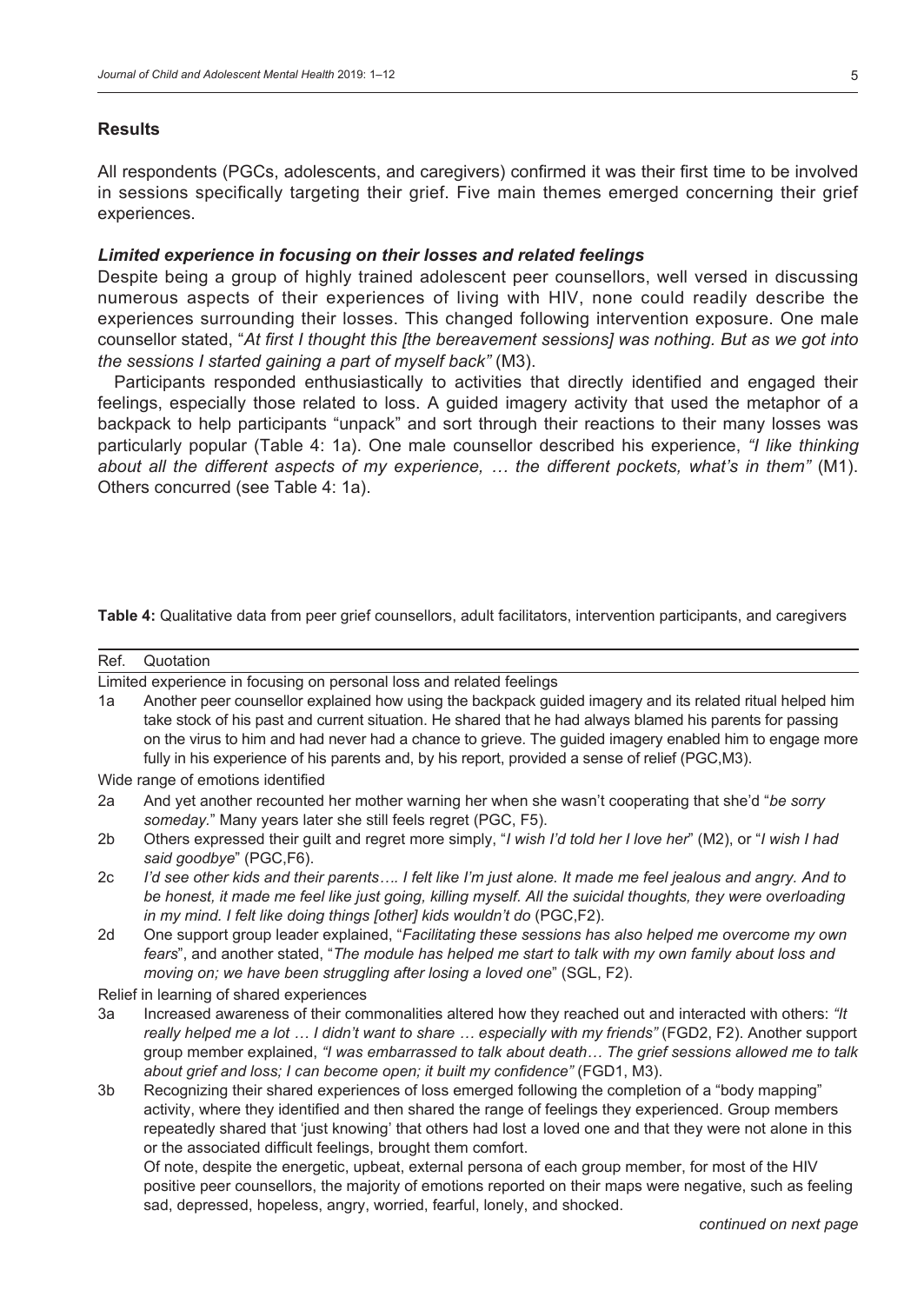**Table 4 continued:** Qualitative data from peer grief counsellors, adult facilitators, intervention participants, and caregivers

| Ref.           | Quotation                                                                                                                                                                                                                                                                                                                                                                |
|----------------|--------------------------------------------------------------------------------------------------------------------------------------------------------------------------------------------------------------------------------------------------------------------------------------------------------------------------------------------------------------------------|
|                | A need for connection with the deceased                                                                                                                                                                                                                                                                                                                                  |
| 4a             | "It changed the communication of those we stay with. Once we started talking to people in the house<br>about what we were doing, that prompted information sharing" (FGD1, F1).                                                                                                                                                                                          |
| 4 <sub>b</sub> | "It is a good thing because I would feel much closer to my mum when I remember the times that we<br>shared before she died" (FGD3, F2).                                                                                                                                                                                                                                  |
| 4c             | Caregivers also highlighted the importance of maintaining bonds, with one male participant stating, "I feel<br>it is important to discuss the family tree with our families before we, the elders depart from this world. This<br>will help our children to know where to go for help and support in times of need and of joy" (C6).                                     |
| 4d             | "We need to remember that these losses don't go away. When she came home with her grade 4 exam<br>results, she seemed sad, even though she did so well. I couldn't understand. But now I think maybe she<br>was sad because she couldn't show her [deceased] mother" (C2).                                                                                               |
|                | An increased ability to identify feelings, connect with their present experience, and constructively respond                                                                                                                                                                                                                                                             |
| 5a             | Referring to the backpack visualization, one intervention participant stated, "I do it every now and then,<br>close my eyes and start picking up good memories from my bag when I start getting overwhelmed by life"<br>(PGC,F2).                                                                                                                                        |
| 5b             | At the closing ritual, a female counsellor placed the stone she had earlier chosen to represent anger she<br>was holding onto into the vase, declaring, "I don't need to hold onto the anger anymore" (PGC, F5).                                                                                                                                                         |
| 5c             | "The module is crucial as it makes it easier to talk about loss and grief. We managed to identify children<br>who were suppressing their pain after a loss and talking about it in the support group has helped them<br>start to cope better" (SGL,F3).                                                                                                                  |
| 5d             | "[I] felt that our life [had ended] – but my life can continue; it allowed me the strength to move on. I am<br>more concentrated on where I want to go. The grief sessions helped me think deeper and talk more. I<br>became more reflective. When I talk to someone, it allows me to make better decisions" (PGC, F4)                                                   |
| 5e             | One of the older adolescents who kept a diary began to write about her experience in the bereavement<br>support group sessions, and saw longer term benefits: "It improved my relationship with my step mother-<br>writing notes in my diary improved communication with others as we talked about what I had written and<br>learnt from the grief sessions" (FGD3, F2). |

### *Wide range of emotions identified*

Repeatedly, participants spoke about guilt, mostly surrounding the common, but irrational feeling that they should have been able to prevent their parents' deaths (Table 4: 2a and 2b). One female PGC, who was aged 2 when her father died and aged 4 when her mother died, said, *"I wish I'd been empowered enough to get them to the hospital and get them tested*" (F3). Another counsellor, who was aged 5 when his mother died, stated, "*I wish I'd been able to keep her alive"* (M2).

The first session began with a children's story about grief (Henderson & McIntyre [2000], which sanctions the wide range of emotions and allows participants to explore their own varied feelings. Support group members appreciated being taught to pay more attention to their feelings and express them to others. One young person simply stated, *"if you keep them deep inside it isn't healthy"*  (FGD1, F4).

Feeling sad and lonely were common emotions, often felt intensely and attributed to having a loved one die. Two counsellors spoke explicitly about feeling depressed and considering suicide (Table 4: 2c).

A female PGC (F6) shared her deep sadness resulting from consecutive losses of her mother, then her brother, and then her father. This had sparked in her a fear that she, too, would die suddenly. Once verbalized, this fear was expressed by many others.

Anger was another common emotion particularly when their deceased parents were criticized. Participants also expressed anger at their parents for passing on HIV. As one participant stated, *"I blamed my mother …, she's the one who gave me this and now she's gone, so things are now complicated"* (FGD3, M2).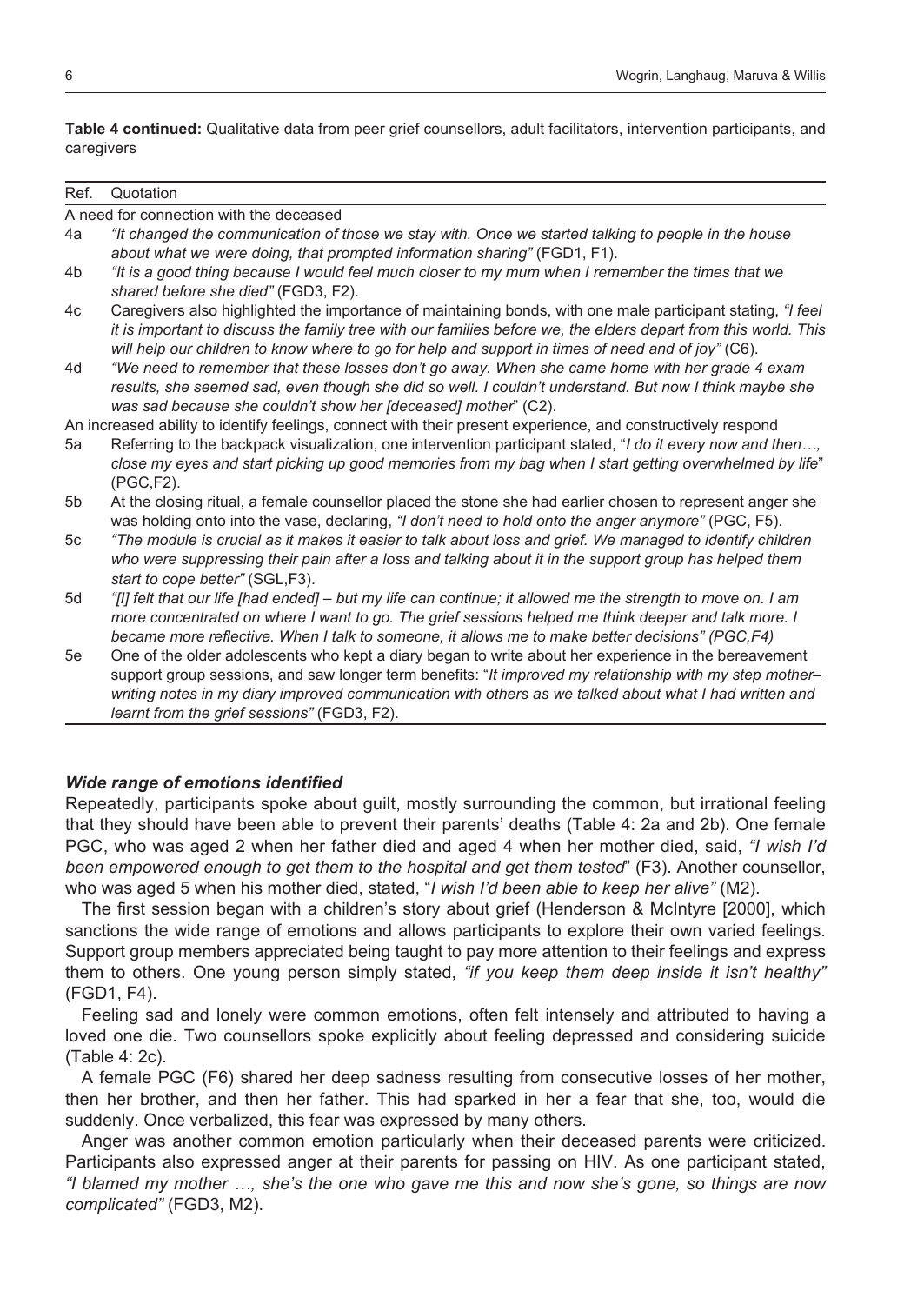Support group leaders also reported benefitting from the training and facilitation with caregivers. In addition to realizing the importance of discussing grief and loss with young people, they felt it helped them cope with their own losses (Table 4: 2d).

#### *Relief in learning of shared experiences*

As participants became more comfortable discussing their experiences of loss and difficult life experiences, most expressed surprise when learning of similarities between themselves and their peers. Despite knowing each other reasonably well and sharing difficulties around other HIV-related aspects of their lives, for the most part, they had never shared information specific to their losses. Even factual information, such as parental deaths, was kept private, as were difficult experiences such as living in non-supportive guardian homes. One group member said with surprise, "*I always thought they [2 other group members] were better than me, but now I see they have it worse than I do"* (FGD1, F2).

Others stressed the importance of learning they weren't alone in their experience of loss (Table 4, 3a and 3b). One participant explained, *"… it helped to know more about each other so that we know that we are not the only ones who have experienced loss"* (FGD2, M4).

#### *A need for connection with the deceased*

While participants talked about missing the deceased and longing to reconnect with them, they also described messages – both blatant and subtle –that made them feel they weren't allowed to have these feelings. As stated by one female PGC, "*I'm told not to look at pictures of my mother and*  father because it's not good; it will cause me stress. So, I hide them in the back of my bible. Then I *can look at them and others don't see"* (F2).

Participants also described avoiding talking about death at home prior to the intervention. As one participant explained, "*The adults say you are 'still too young – you would think too much' [Shona idiom for depression] if we talked about death*" (FGD3, M1). Several participants believed adults' reticence to discuss grief related to their own experiences, "*Adults don't explain to the children about death and grief, because it may start affecting their own grief and loss"* (FGD4, M2). However, following intervention exposure, young people's greater comfort in broaching the topic made these family discussions easier (Table 4: 4a).

All participants readily engaged in a ritual activity in which they placed a stone in a glass vase, speaking aloud the name of a loved one, or an experience, or memory with them. Reflecting on this ritual, participants stressed that this enabled them to remember, honour, and feel more connected to those who had died. Describing this as a pivotal moment early in the bereavement sessions, one PGC shared, "*…[these are] reminders of the ones I lost. I felt more connected… It made me feel wherever my mother was, what I lost was coming back to me. I know she's looking out for me"* (M4).

Woven throughout their discussions was an acknowledgement of feeling better after thinking about the deceased was sanctioned (Table 4: 4b). One female PGC described feeling more "*at peace*" following the bereavement sessions, stating that, "*It was almost like they were never a part of my life. But now I treasure them more*" (F3).

Following their bereavement session, caregivers also left with a new appreciation for including the deceased in family discussions (Table 4: 4c). As one caregiver explained, "*I have always avoided talking about her late parents. After this session I am going to change my approach. It is important to listen and talk*" (C4). Another caregiver shared how she now better understands the child in her care (Table 4: 4d).

# *An increased ability to identify feelings, connect them with present experience and constructively respond*

Participants initially spoke about behaving in ways they didn't always understand, which they admitted felt confusing. Following intervention exposure, numerous group members concurred that they felt they understood themselves better and had greater control over their emotions. One male PGC described his change following intervention exposure as follows: "*I was very short tempered in the past and quick to erupt... I think it was because of things unfinished with my [deceased] father.*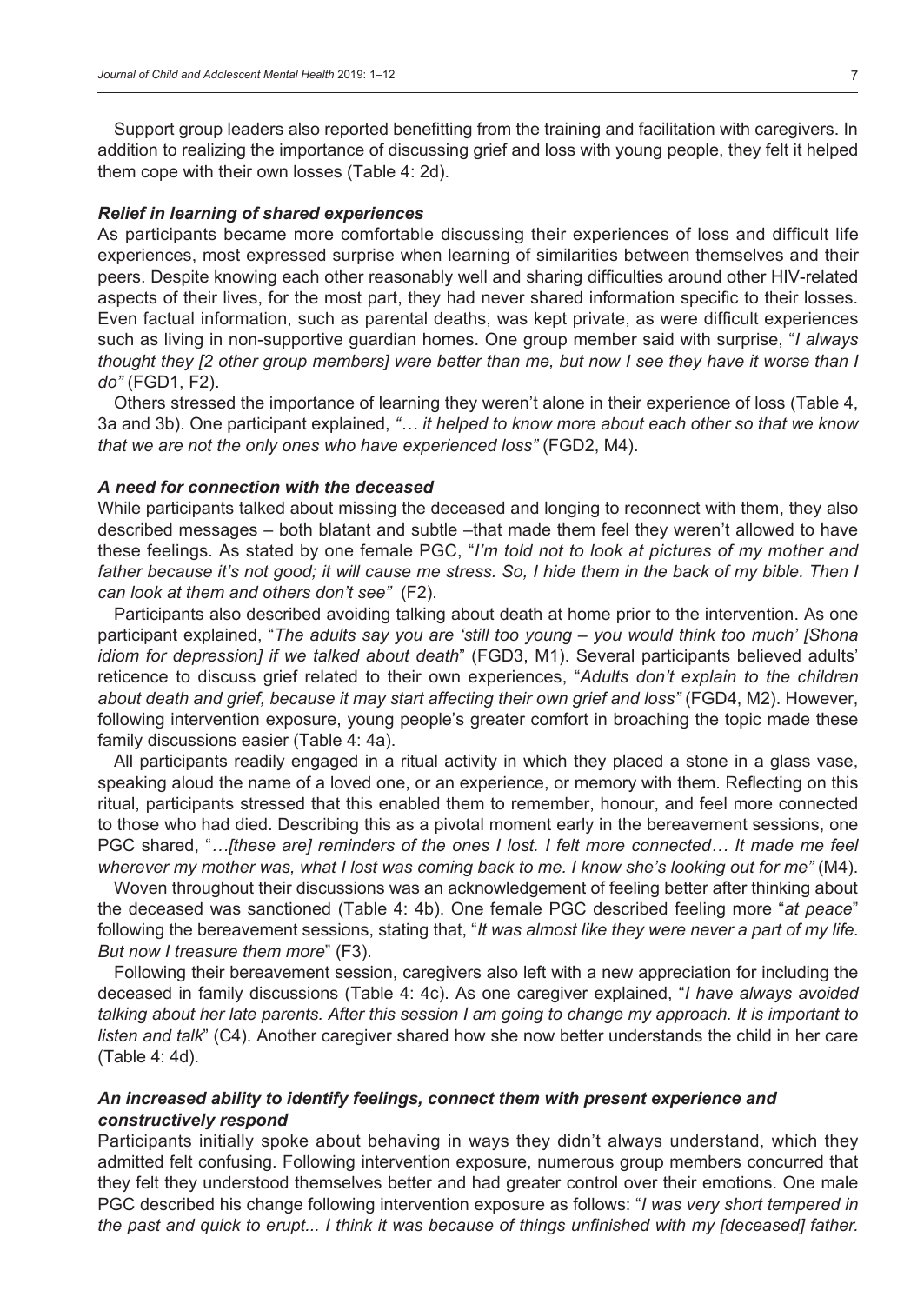*But now, if I start to feel angry, I take a minute, put on music, think about it. I don't erupt"* (M2). Others identified specific activities that assisted them (Table 4, example 5a and 5b).

Support group leaders who facilitated discussions with caregivers and supported PGCs believed the intervention helped them identify children suppressing their pain from loss (See Table 4, 5c) Following their bereavement session, caregivers shared that they found the focus on bereavement helpful, stating that they felt "grateful."

Finally, participants reported that focusing on their grief benefitted how they see themselves, with one participant calling it "life changing." (Table 4, example 5d and 5e).

#### **Discussion**

Bereavement plays a central role in the lives of ALHIV, however, it has not been given adequate programmatic attention, despite it being associated with their poor mental health and poor ART adherence. This paper describes the development and initial implementation of a novel bereavement intervention in Zimbabwe for ALHIV and their caregivers, and responds to the call for innovative therapies to address loss and grief in this population that lives with so many losses (Willis et al., 2014). Using a peer-to-peer model, the intervention trained HIV-positive adolescent peer counsellors to incorporate bereavement support into their existing HIV community support program. To our knowledge, there is only one other rigorous study which offers bereavement support, but it looks at young people more broadly, without a specific lens for ALHIV (Thurman, et al. 2017) who suffer greater numbers of losses which are often connected to their own HIV status.

While there is still much we need to learn regarding the role of bereavement in the lives of ALHIV, currently we can make a number of inferences. Depression and anxiety are correlated with both bereavement in children and adolescents (Cluver et al,. 2012) and with poorer levels of treatment adherence (Williams et al., 2006; Reisner et al., 2009). Further, general bereavement literature has established that grief following loss of a significant person is not a unidimensional experience of missing the relationship and having to cope with its associated feelings. Rather, grief plays a role in the construction of oneself and one's world (Neimeyer, Baldwin,& Gillies, 2006). Self-concept, self-esteem, and self-efficacy are inter-related constructs that are moulded by the loss of important people (Haine et al., 2003; Servaty & Hayslip, 2001). Additionally, it has been found that self-efficacy around adherence is strongly correlated with maintaining good adherence (Johnson et al., 2007). When examined holistically, these factors suggest that addressing bereavement is critical in promoting overall wellbeing and offers significant potential in supporting improved ART adherence.

Throughout this intervention, young people and caregivers alike, reported finding benefit from addressing issues related to bereavement. Perceived social support has been found to be a strong factor in effectively coping with bereavement (Ammassari, 2002; Dopp & Cain, 2012). Adolescents described experiencing a positive shift from coping with their grief alone to feeling able to engage in conversations on loss and learning of commonalities with peers. These conversations provided them with an opportunity for social support around their losses they had previously not experienced. Many described gaining a better understanding of themselves and their emotions, and subsequently, an improved ability to cope with their challenges. Additionally, the opportunity to build or reinforce the continuing bonds with the deceased proved important, as they described a shift in their sense of self-worth, self-efficacy, and hope for the future, which they attributed to new coping skills coupled with a strengthened sense of connection.

This study emphasizes the importance of contextualizing approaches to grief support when addressing grief and loss with children living with HIV in Southern Africa. For many of them, multiple, cumulative loss permeates from young ages. This is qualitatively different from being challenged to cope with a single loss, the lens through which conceptual frameworks addressing grief were first established. Multiple losses often contribute to confusing and overwhelming experiences as described by adolescents involved in this intervention (Field, Gao, & Paderna, 2005). Consequently, activities should be oriented towards helping young people identify and process their different losses and address their unique relationship to each loss.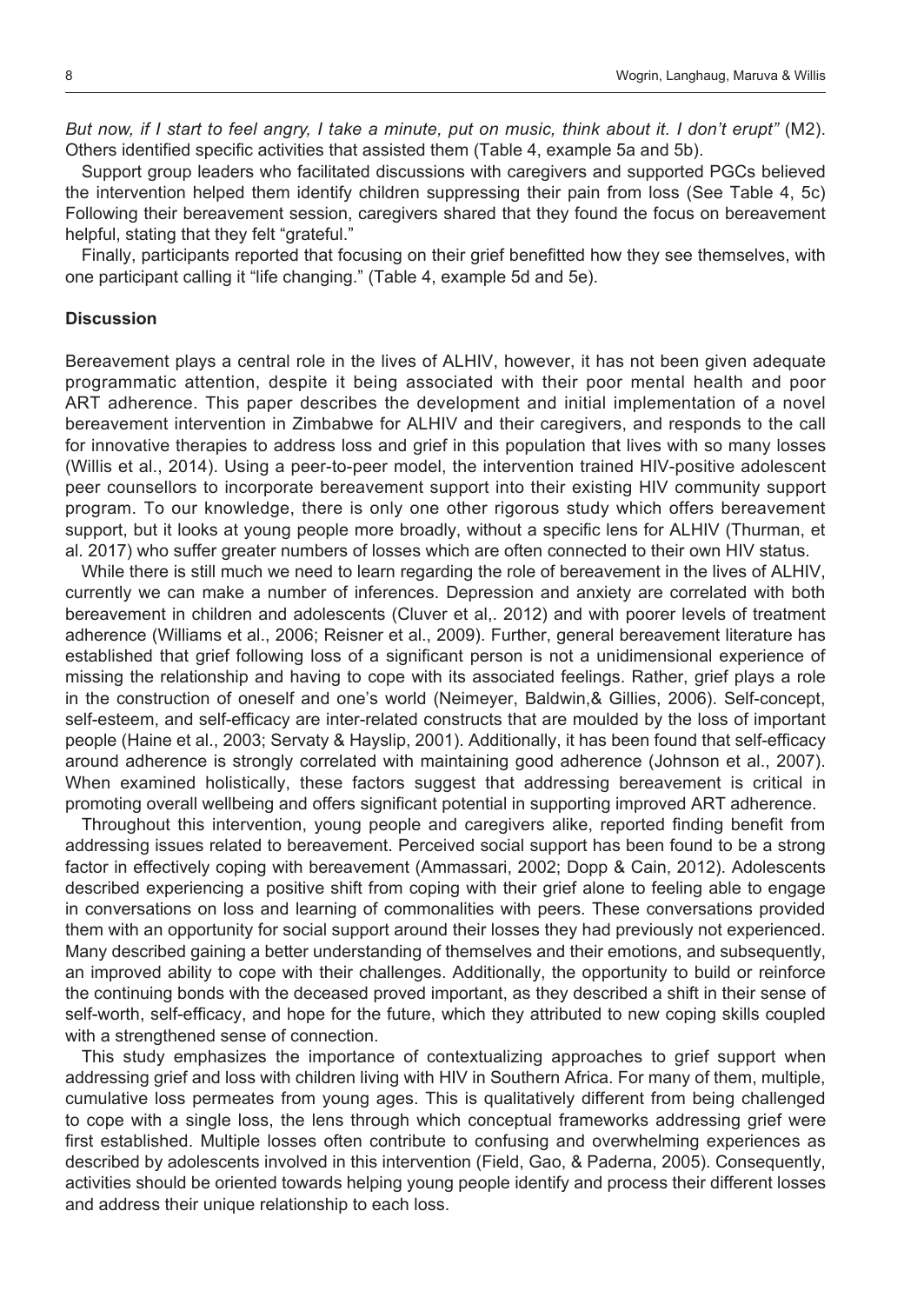A second important factor relates to how children cope with trauma by cutting off from themselves and their external environment. When the perceived threat is ongoing, children will often remain in these dissociated states. While adaptive in terms of managing overwhelming fear or helplessness, this coping mechanism also comes with a price. The child is likely to act out the unprocessed feelings, of which he or she has minimal conscious understanding, which in turn, will negatively impact interpersonal relationships and foster isolation.

At the start of this intervention, a number of participants talked about feeling confused or overwhelmed. Through intervention activities, they reported being more in touch with their emotions, and having better coping skills to manage difficult feelings. Programme participants particularly liked activities that relied on their own imaginings, specifically guided imagery and visualization. They described these activities as giving them a sense of control and personal power resulting in a better developed self-understanding.

#### *Strengths and limitations*

Given the sheer numbers of children and adolescents orphaned by HIV in sub-Saharan Africa, combined with increasingly constrained resources, innovative strategies are required. Using lay cadres to provide services is a growing strategy to support vulnerable populations in resource constrained settings (Mutamba, van Ginneken, Paintain, Wandiembe, & Schellenberg, 2013; Sweetland, Belkin, & Verdeli, 2014; Callaghan, Ford, & Schneider, 2010). A Cochrane review has shown positive results when lay health workers deliver mental health interventions (van Ginneken, Tharyan, Lewin, Rao, Meera, Pian, & Patel, 2013). The engagement of peer supporters in the care of ALHIV has been recommended by WHO (WHO, 2016; WHO, 2017) and recent research suggests that peers have been effective in improving adherence, retention in care and psychosocial wellbeing among ALHIV (Willis et al., 2015)

Additionally, employing peer-to-peer approaches has been highly effective when addressing psychological needs (Repper & Carter, 2011). Peer-to-peer bereavement support models traditionally use trained adults. Building on Africaid's model of peer-to-peer work, this program was effectively implemented by ALHIV themselves, increasing outreach as well as integrating it into their existing service provision model. Adolescents were provided training, supervision, and backstopping, but ultimately were the ones who provided care. Moreover, adolescents moulded the content of the bereavement intervention. Finally, by including caregivers, we begin to respond to the WHO guidelines calling for programmes to involve caregivers in interventions for adolescents living with HIV (WHO, 2013).

There are some limitations to these findings. This intervention was implemented within a well-designed, existing, urban support group structure. Additionally, this intervention was delivered to young people already engaged in an HIV support program and with adolescents already trained and working as peer counsellors. Further testing is needed to determine training needs if starting with less skilled adolescents and in rural populations. Finally, additional research is necessary to investigate how addressing bereavement impacts on ART adherence.

As our focus turns increasingly towards adolescents living with HIV, this study opens the door for greater engagement around grief and loss in this young population.

*Acknowledgements* — Funding for the development and implementation of this bereavement intervention was funded by REPSSI. The authors acknowledge the enormous contribution of the community adolescent treatment supporters within Zvandiri at Africaid (www.zvandiri.org). Without their continued insistence of the importance of grief and their willingness to share deeply of themselves in this process, this programme would not have been developed. The authors also thank the young people who actively participated in the intervention and shared their impressions.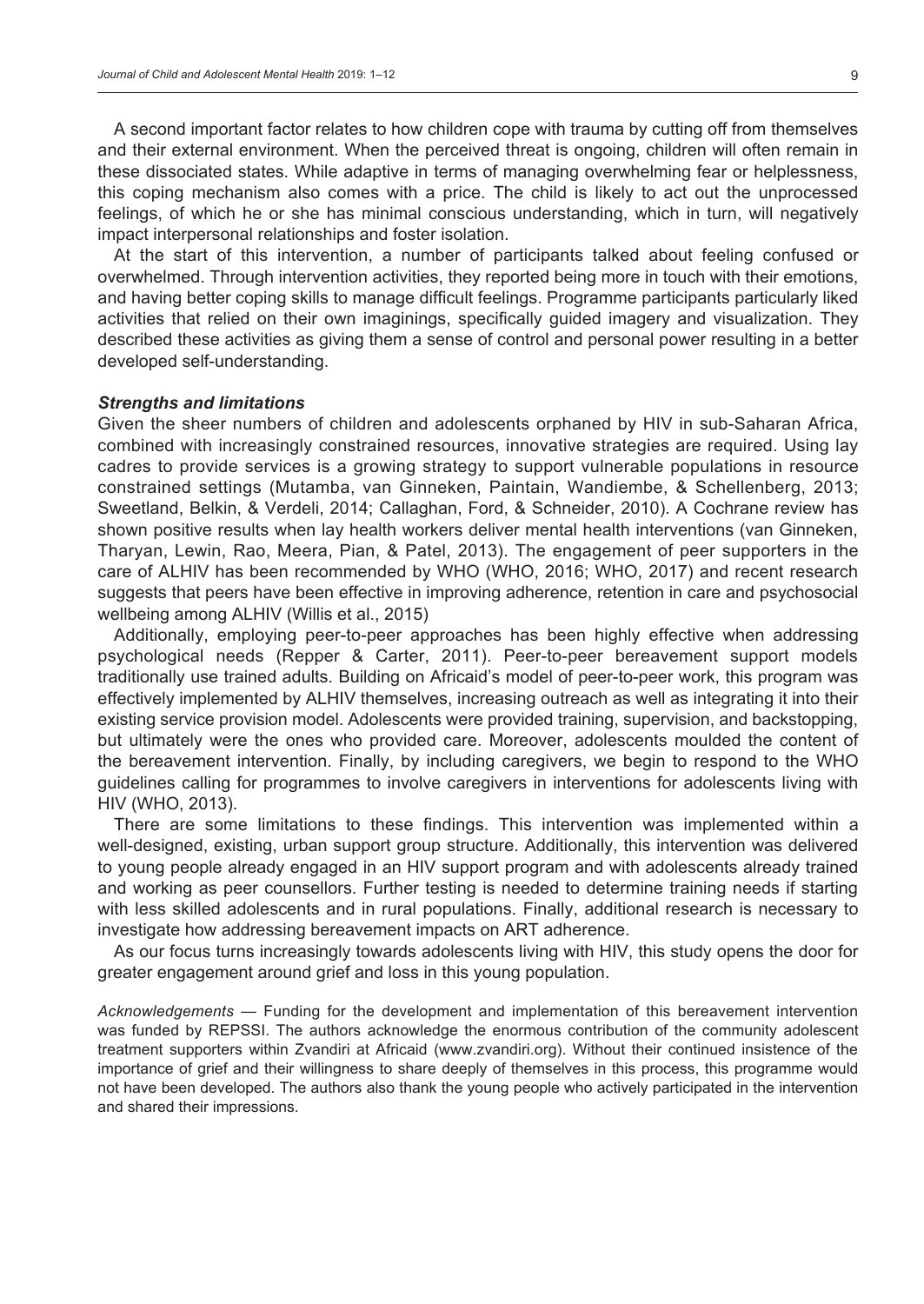#### **Notes**

- 1 The HIV-positive peer counsellors or Community Adolescent Treatment Supporters (CATS) were from Africaid, a non-governmental organisation headquartered in Harare, Zimbabwe (www.africaid-zvandiri.org) that uses a peer support model to provide treatment, care, support, and prevention services for children and adolescents with HIV.
- 2 Michael O. Henderson & Barbara Betker McIntyre. (2000). *The Jungle Journey: Grieving and Remembering Eleanor the Elephant.* Traverse Publishing Company.
- <sup>3</sup> Attendance was impacted by the first three sessions being held during the school holidays, during which time some students are engaged in extra lessons, and others visited their rural home areas.

#### **ORCID**

LisaF. Langhaug **b** https://orcid.org/0000-0002-9131-8158

#### **References**

- Ammassari, A., Trotta, M. P., Murri, R., Castelli, F., Narciso, P., Noto, P., … Antinori, A. for the AdICoNA Study Group. (2002). Correlates and predictors of adherence to highly active antiretroviral therapy: Overview of published literature. *JAIDS Journal of Acquired Immune Deficiency Syndromes, 31*(Suppl 3), S123– S127. https://doi.org/10.1097/00126334-200212153-00007
- Barclay, T. R., Hinkin, C. H., Castellon, S. A., Mason, K. I., Reinhard, M. J., Marion, S. D., … Durvasula, R. S. (2007). Age-associated predictors of medication adherence in HIV-positive adults: Health beliefs, self-efficacy, and neurocognitive status. *Health Psychology, 26*(1), 40–49. https://doi.org/10.1037/0278-6133.26.1.40
- Callaghan, M., Ford, N., & Schneider, H. (2010). A systematic review of task-shifting for HIV treatment and care in Africa. *Human Resources for Health, 8*, 18. https://doi.org/10.1186/1478-4491-8-8
- Cluver, L., Gardner, F., & Operario, D. (2007). Psychological distress among AIDS-orphaned children in urban South Africa. *Journal of Child Psychology and Psychiatry, and Allied Disciplines, 48*(8), 755–763. https://doi. org/10.1111/j.1469-7610.2007.01757.x
- Cluver, L., Orkin, M., Gardner, F., & Boyes, M. E. (2012). Persisting mental health problems among AIDS-orphaned children in South Africa. *Journal of Child Psychology and Psychiatry, and Allied Disciplines, 53*(4), 363–370. https://doi.org/10.1111/j.1469-7610.2011.02459.x
- Collishaw, S., Gardner, F., Aber, L. J., & Cluver, L. (2016). Predictors of mental health resilience in children who gave been parentally bereaved by AIDS in urban South Africa. *Journal of Abnormal Child Psychology,* 44(4), 719-730. https://doi.org/10.1007/s10802-015-0068-x
- Dopp, A. R., & Cain, A. C. (2012). The role of peer relationships in parental bereavement during childhood and adolescence. *Death Studies, 36*(1), 41–60. https://doi.org/10.1080/07481187.2011.573175
- Dowdney, L. (2000). Annotation: Childhood bereavement following parental death. *Journal of Child Psychology and Psychiatry, and Allied Disciplines, 41*(7), 819–830. https://doi.org/10.1111/1469-7610.00670
- Field, N. P., Gao, B., & Paderna, L. (2005). Continuing bonds in bereavement: An attachment theory based perspective. *Death Studies, 29*(4): 277–299. https://doi.org/10.1080/07481180590923689
- Haine, R. A., Ayers, T., Sandler, I., Wolchick, S. A., & Weyer, J. L. (2003). Locus of control and self-esteem as stress-moderators or stress-mediators in parentally bereaved children. *Death Studies, 27*(7), 619–640. https:// doi.org/10.1080/07481180302894
- Harrison, L., & Harrington, R. (2001). Adolescents' bereavement experiences: Prevalence, association with depressive symptoms, and use of services. *Journal of Adolescence, 24*(2), 159–169. https://doi.org/10.1006/ jado.2001.0379
- Henderson, M. O., & McIntyre, B. B. (2000). *The Jungle Journey: Grieving and Remembering Eleanor the Elephant.* Traverse Publishing Company.
- Johnson, M. O., Neilands, T. B., Dilworth, S., Morin, S. F., Remien, R. H., & Chesney, M. A. (2007). The role of self-efficacy in HIV treatment adherence: Validation of the HIV treatment adherence self-efficacy scale (HIV-ASES). *Journal of Behavioral Medicine, 30*(5), 359–370. https://doi.org/10.1007/s10865-007-9118-3
- Kaplow, J. B., Saunders, J., Angold, A., & Costello, E. J. (2010). Psychiatric symptoms in bereaved versus non-bereaved youth and young adults: A longitudinal epidemiological study. *Journal of the American Academy of Child and Adolescent Psychiatry, 49*(11), 1145–1154. https://doi.org/10.1016/j.jaac.2010.08.004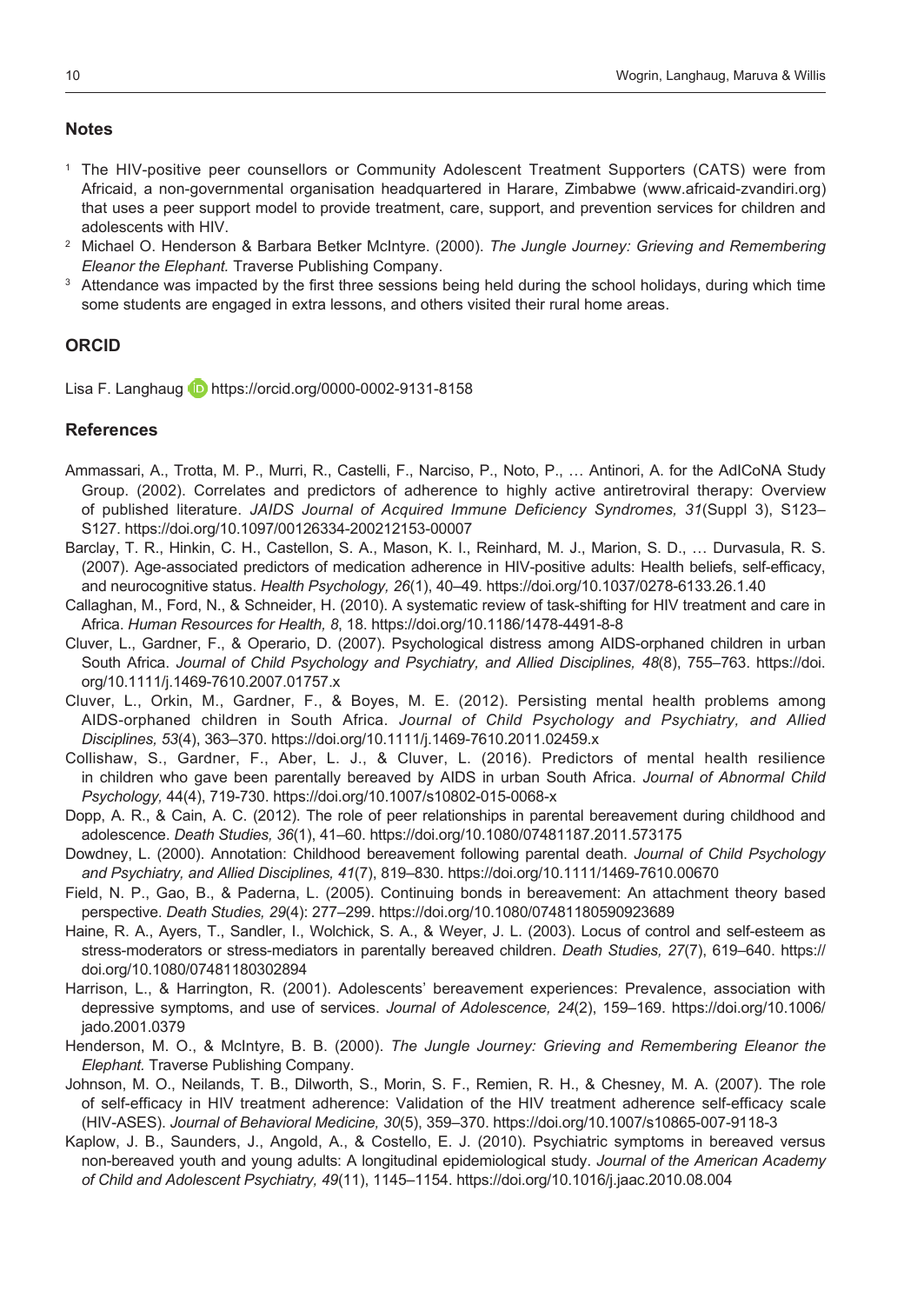- Makadzange, A. T., Higgins-Biddle, M., Chimukangara, B., Birri, R., Gordon, M., Mahlanza, T., … Ndhlovu, C. E. (2015). Clinical, virologic, immunologic outcomes and emerging HIV drug resistance patterns in children and adolescents in public ART care in Zimbabwe. *PLoS One, 10*(12), e0144057. https://doi.org/10.1371/journal. pone.0144057
- Mavhu, W., Berwick, J., Chirawu, P., Makamba, M., Copas, A., Dirawo, J., … Cowan, F. M. (2013). Enhancing psychosocial support for HIV positive adolescents in Harare, Zimbabwe. *PLoS One, 8*(7), e70254. https://doi. org/10.1371/journal.pone.0070254
- Mokdad, A. H., Forouzanfar, M. H., Daoud, F., Mokdad, A. A., El Bcheraoui, C., Moradi-Lakeh, M., … Murray, C. J. L. (2016). Global burden of diseases, injuries, and risk factors for young people's health during 1990-2013: A systematic analysis for the Global Burden of Disease Study 2013. *Lancet, 387*(10036), 2383–2401. https://doi. org/10.1016/S0140-6736(16)00648-6
- Mutamba, B. B., van Ginneken, N., Paintain, L. S., Wandiembe, S., & Schellenberg, D. (2013). Roles and effectiveness of lay community health workers in the prevention of mental, neurological and substance use disorders in low and middle-income countries: A systematic review. *BMC Health Services Research, 13*, 412. https://doi.org/10.1186/1472-6963-13-412
- Neimeyer, R. A., Baldwin, S. A., & Gillies, J. (2006). Continuing bonds and reconstructing meaning: Mitigating complications in bereavement. *Death Studies, 30*(8), 715–738. https://doi.org/10.1080/07481180600848322
- Reisner, S L., Mimiaga, M J., Skeer, M, Perkovich, B, Johnson, C V., & Safren, S A. (2009). A review of HIV antiretroviral adherence and intervention studies among HIV infected youth. *Topics in HIV Medicine, 17*(1), 14–25.
- Repper, J., & Carter, T. (2011). A review of the literature on peer support in mental health services. *Journal of Mental Health (Abingdon, England), 20*(4), 392–411. https://doi.org/10.3109/09638237.2011.583947
- Servaty, H. L., & Hayslip, B., Jr. (2001). Adjustment to loss among adolescents. *Omega, 43*(4), 311–330. https:// doi.org/10.2190/B9MH-UU5H-9CG2-RAW6
- Sweetland, A.C., Belkin, G.S., & Verdeli, H. (2014) Measuring depression and anxiety in sub-Saharan Africa. *Depression and Anxiety, 31*(3), 223–32. https://doi.org/10.1002/da.22142
- Thompson, M. P., Kaslow, N. J., Price, A. W., Williams, K., & Kingree, J. B. (1998). Role of secondary stressors in the parental death-child distress relation. *Journal of Abnormal Child Psychology, 26*(5), 357–366. https://doi. org/10.1023/A:1021951806281
- Thurman, T. R., Luckett, B. G., Nice, J., Spyrelis, A., & Taylor, T. M. (2017). Effect of a bereavement support group on female adolescents' psychological health: A randomised controlled trial in South Africa. *The Lancet. Global Health, 5*(6), e604–e614. https://doi.org/10.1016/S2214-109X(17)30146-8
- Van Ginneken, N., Tharyan, P., Lewin, S., Rao, G. N., Meera, S., Pian, J., & Patel, V. (2013). Nonspecialist health worker interventions for the care of mental, neurological and substance-abuse disorders in low- and middleincome countries. *Cochrane Database of Systematic Reviews, 11*, CD009149. Retrieved from onlinelibrary. wiley.com/doi/10.1002/14651858.CD009149.pub2/abstract
- WHO. (2013). HIV and adolescents: Guidance for HIV testing and counselling and care for adolescents living with HIV. Geneva: World Health Organization. http://www.who.int/hiv/pub/arv/arv-2016/en/
- WHO. (2016). Consolidated guidelines on the use of antiretroviral drugs for treating and preventing HIV infection: Recommendations for a public health approach. Geneva: World Health Organisation. Retrieved from http:// www.who.int/hiv/pub/arv/arv-2016/en/
- WHO. (2017). Policy brief: Consolidated guidelines on HIV prevention, diagnosis, treatment and care for key populations, 2016 update. Geneva: World Health Organization. https://www.who.int/hiv/pub/guidelines/ keypopulations-2016/en/
- Williams, P., Storm, D., Montepiedra, G., Nichols, S., Kammerer, B., Sirois, P., … & Malee, K. (2006). Predictors of adherence to antiretroviral medications in children and adolescents with HIV infection. *Pediatrics, 118*(6), e1745–e1757. https://doi.org/10.1542/peds.2006-0493
- Willis, N., Frewin, L., Miller, A., Dziwa, C., Mavhu, W., & Cowan, F. (2014). "My story"—HIV positive adolescents tell their story through film. *Children and Youth Services Review, 45*, 129–136. https://doi.org/10.1016/j. childyouth.2014.03.029
- Willis, N., Dziwa, C., Mawodzeke, M., Chitiyo, C., Munyonho, S., Milanzi, A., … James, V. (2015, December). An operations research study to measure the effectiveness of the CATS service in Gokwe South District, Zimbabwe. Oral presentation at the International Conference on AIDS and STIs in Africa, Harare, Zimbabwe.
- Willis, N., Mavhu, W., Wogrin, C., Mutsinze, A., & Kagee, A. (2018). Understanding the experience and manifestation of depression in adolescents living with HIV in Harare, Zimbabwe. *PLoS One, 13*(1), e0190423. https://doi.org/10.1371/journal.pone.0190423
- Worden, J. W., & Silverman, P. R. (1996). Parental death and the adjustment of school-age children. *Omega, 33*(2), 91–102. https://doi.org/10.2190/P77L-F6F6-5W06-NHBX